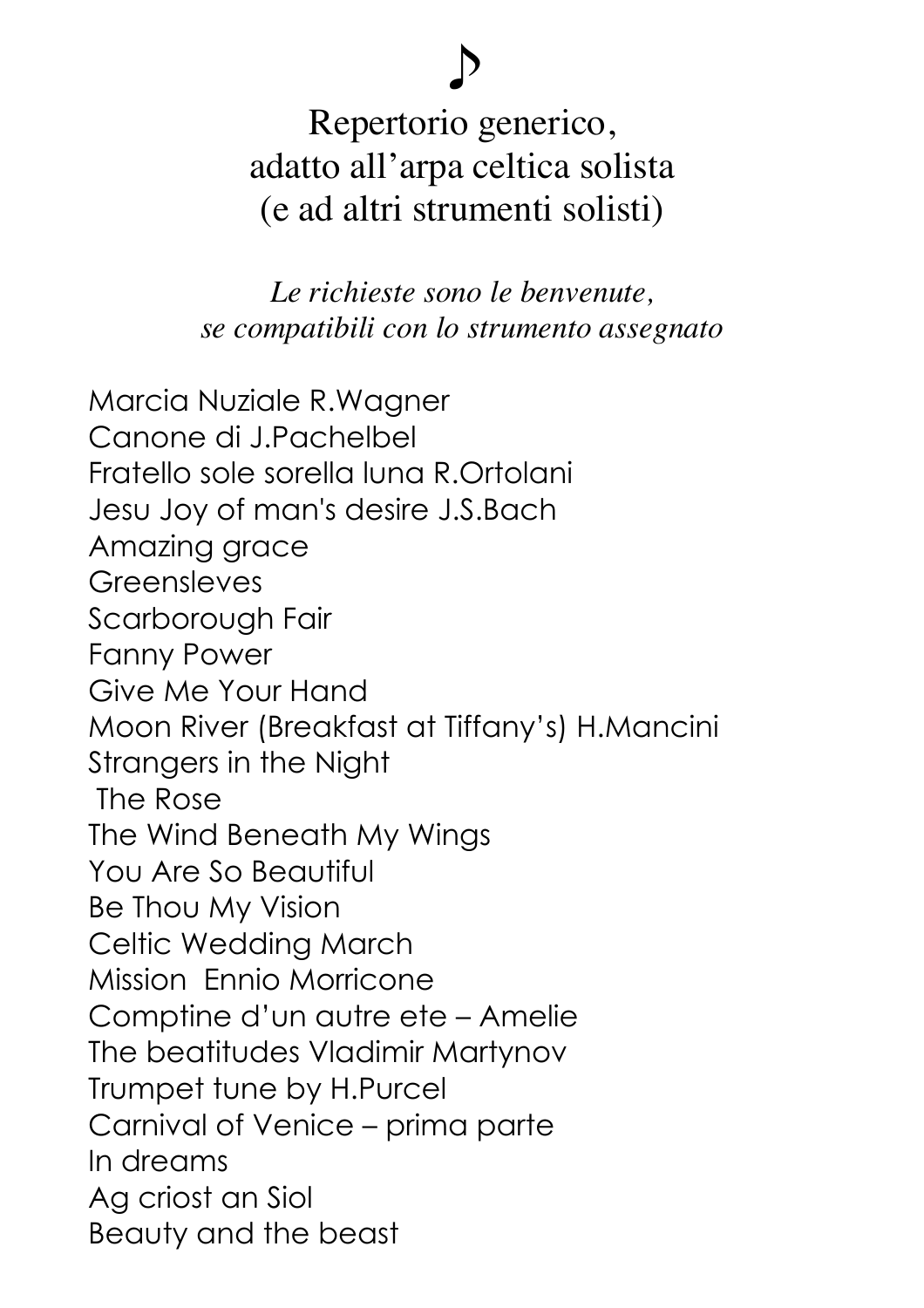A thousand year Christina Perri Hallelujah Leonard Cohen

## $\sim$

♪

## Repertorio generico per due strumenti

Bridal March by Wagner Mendelssohn March Ag criost an Siol Brian Boru's march, traditional Irish Folksong My heart will go on Wedding march by Mendellsohn Trumpet Tune Have I told you lately Trumpet Voluntary Danny Boy All I Ask of You A dream is a wish your heart make Concerning Hobbits Largo from Haendel **Memory Braveheart** Lord of the rings (Everything I Do) I Do It for You A Whole New World - from the Disney movie Aladdin The Ministrel Boy The Lord's Prayer Disney songs like